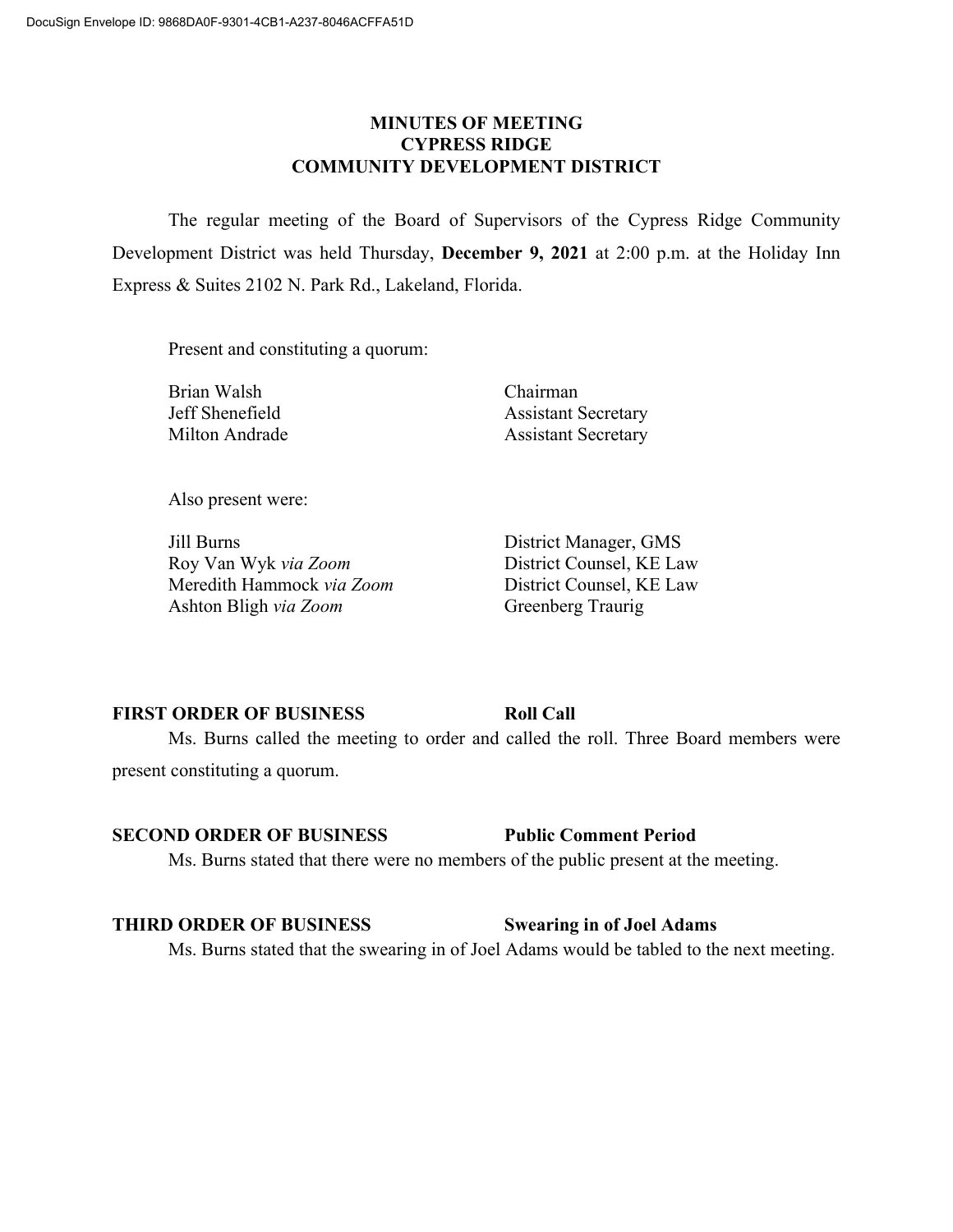# **FOURTH ORDER OF BUSINESS Approval of Minutes of the October 14, 2021 Board of Supervisors Meeting**

Ms. Burns presented the meeting minutes of the October 14, 2021 Board of Supervisors meeting. She asked if there were any comments, corrections, or changes. Hearing none, she asked for a motion to approve.

> On MOTION by Mr. Walsh, seconded by Mr. Andrade, with all in favor, the Minutes of the October 14, 2021 Board of Supervisors Meeting, were approved.

# **FIFTH ORDER OF BUSINESS Consideration of Supplemental Assessment Methodology for AA1**

Ms. Burns stated that this allocates debt to the properties based on the special benefit each receives from the Assessment Area 1 capital improvements. The cost estimates are from the Engineer's Report that was previously circulated. Ms. Burns reviewed the tables for the Board and offered to answer any questions.

Mr. Van Wyk asked Ms. Burns to confirm that the Supplemental Methodology was consistent with the Master Assessment Methodology previously adopted, she confirmed that yes, it is. He also asked her if in her opinion the benefit received by the parcels exceeds or is equal to the amount placed by the methodology. She stated that yes it was. Mr. Van Wyk also asked if it was Ms. Burns's opinion that the special assessments were fairly and reasonably apportioned across the product types. Ms. Burns responded with yes.

> On MOTION by Mr. Walsh, seconded by Mr. Andrade, with all in favor, the Supplemental Assessment Methodology for AA1, was approved.

## **SIXTH ORDER OF BUSINESS Consideration of Resolution 2022-03 Delegation Resolution**

Ms. Bligh reviewed this resolution for the Board and stated that this was a supplemental resolution and was contemplated when the Board adopted the original resolution in April 2021 which provided for the District to issue up to \$50 million in bonds. This contains documents regarding the Assessment Area 1 bonds. She reviewed a few items regarding Florida law and public offerings as well as the bond parameters. Ms. Bligh also stated that the interest rate on these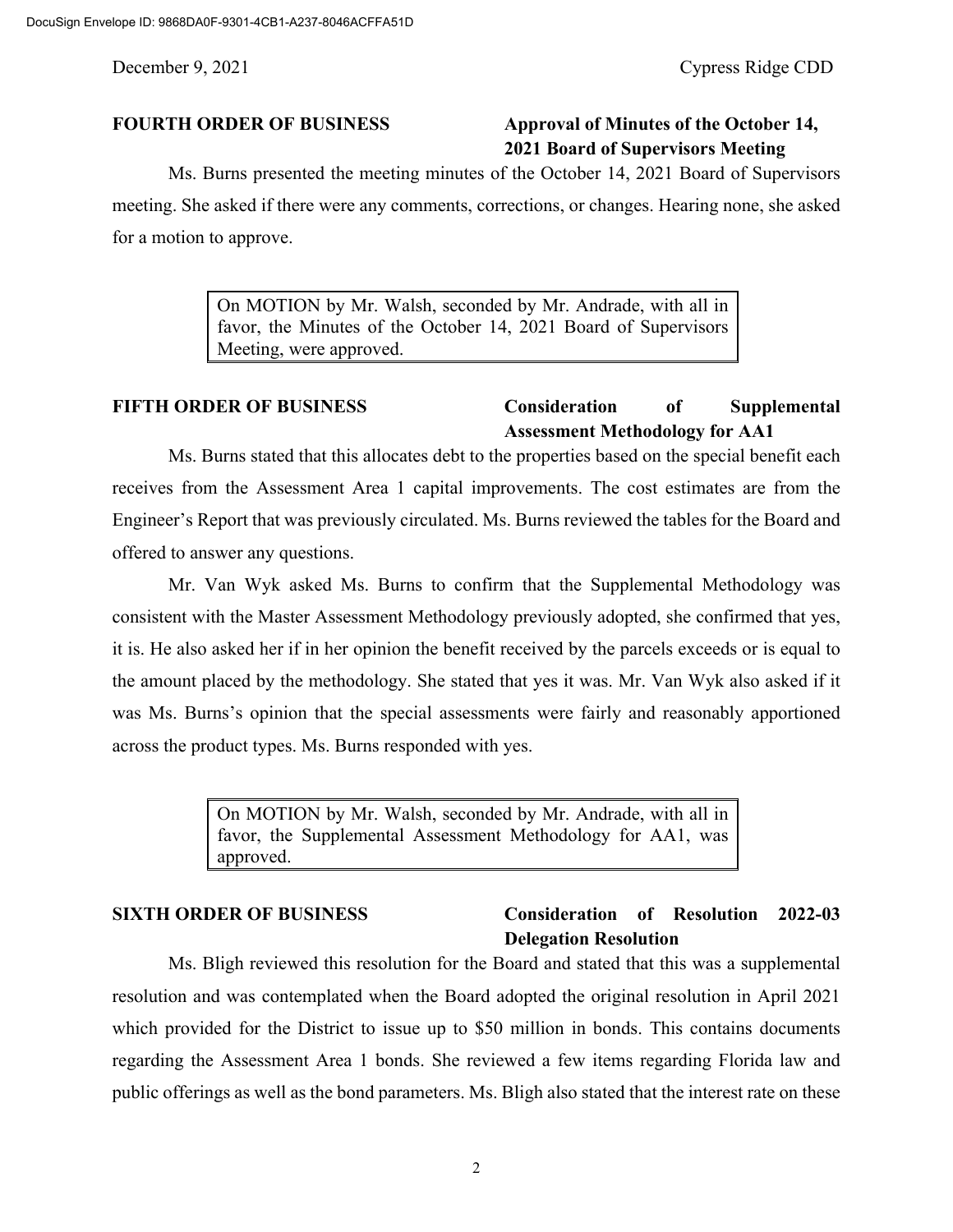bonds shall not exceed a rate that is provided for in the Florida statutes. The aggregate principle amount shall not exceed \$10.5 million. The assessment area bonds shall have a final maturity not later than the maximum term allowed by Florida law which is 30 years of principle amortization.

> On MOTION by Mr. Walsh, seconded by Mr. Andrade, with all in favor, Resolution 2022-03 Delegation Resolution, was approved.

# **SEVENTH ORDER OF BUSINESS Consideration of Series 2021 Developer Agreements for AA1:**

## **A. True-Up Agreement**

Ms. Burns stated that under this agreement they are confirming the landowner's intention and obligation required to make a true-up payment related to the Assessment Area 1 assessments.

### **B. Collateral Assignment Agreement**

Ms. Burns stated that in the event of default, the landowner will sign certain development rights to the District to allow the District or a third party to complete the development of the Assessment Area 1 project.

## **C. Completion Agreement**

Ms. Burns stated that this allows the landowner to directly fund a portion of the Assessment Area 1 project. Under this agreement the landowner agrees to complete or provide the funds to the District to complete the project that is not being funded by bonds.

### **D. Acquisition Agreement**

Ms. Burns stated that the District is going to acquire certain work product or improvements and accept and assign certain agreements.

### **E. Declaration of Consent**

Ms. Burns stated that under this agreement the landowner is confirming and agreeing that the debt assessments have been dually adopted by the Board and all proceedings undertaken by the District have been in accordance with Florida law and the District has taken all action necessary to levy and impose the Assessment Area 1 special assessments.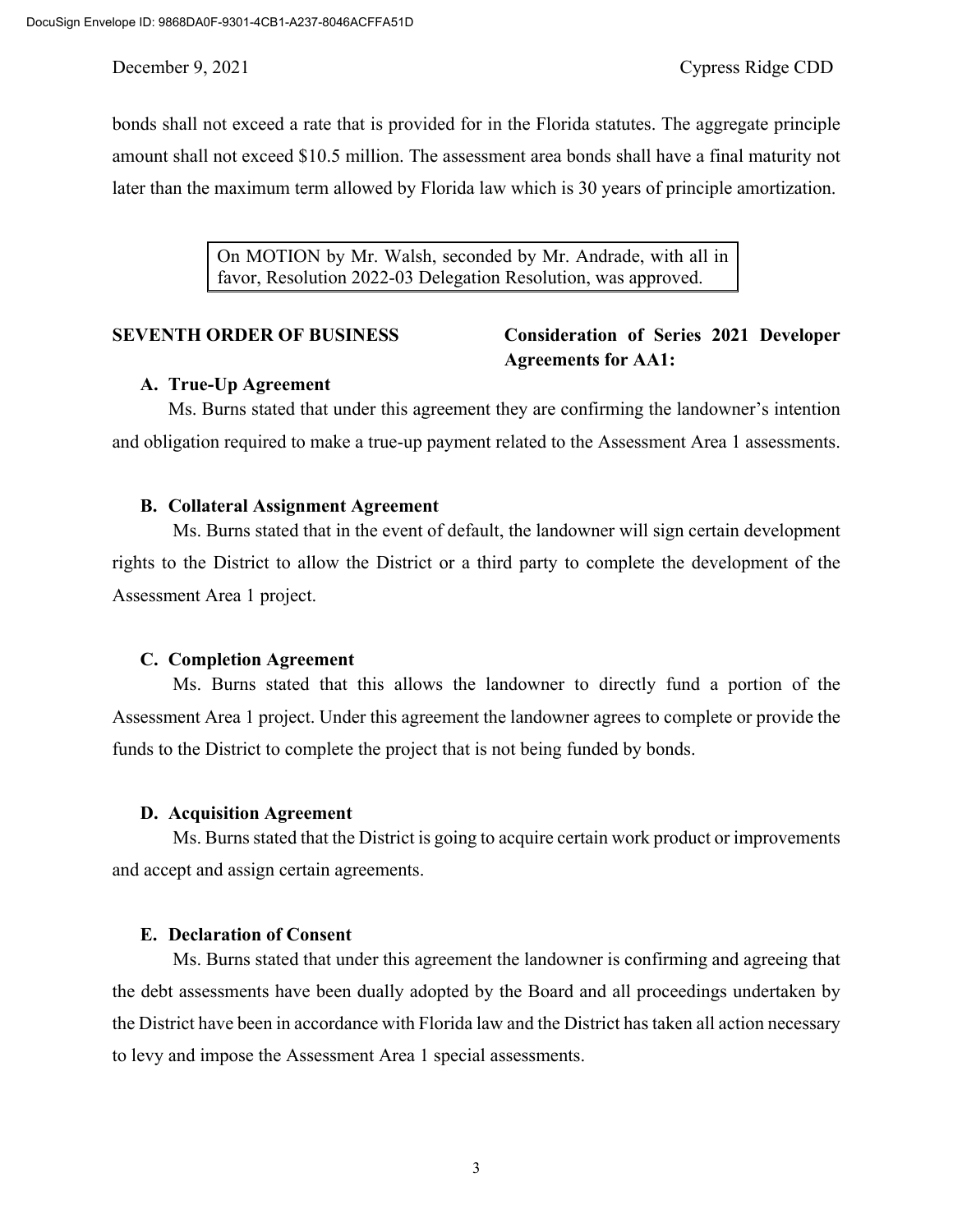On MOTION by Mr. Andrade, seconded by Mr. Walsh, with all in favor, the Developer Agreements in Substantial Form Subject to Final Review from the Developer's Counsel, was approved.

## **F. Notice of Lien of Special Assessments for Series 2021 AA1 Bonds**

Ms. Burns stated that they would need a motion to authorize counsel to record the notice

of lien of special assessments.

On MOTION by Mr. Andrade, seconded by Mr. Shenefield, with all in favor, Authorizing Counsel to Record the Notice of Lien of Special Assessments for Series 2021 AA1 Bonds, was approved.

## **EIGHTH ORDER OF BUSINESS Staff Reports**

### **A. Attorney**

Mr. Van Wyk did not have anything further to report.

## **B. Engineer**

There being none, the next item followed.

## **C. District Manager's Report**

Ms. Burns stated that there would be an Audit Committee meeting after the Board of

Supervisor's meeting. She asked if the Board would like to be appointed as the Audit Committee.

On MOTION by Mr. Walsh, seconded by Mr. Shenefield, with all in favor, Appointing the Board of Supervisors as the Audit Committee, was approved.

## **i. Approval of Funding Request #5**

Ms. Burns noted that these had already been funded and just needed to be ratified.

On MOTION by Mr. Andrade, seconded by Mr. Walsh, with all in favor, Funding Request #5, was ratified.